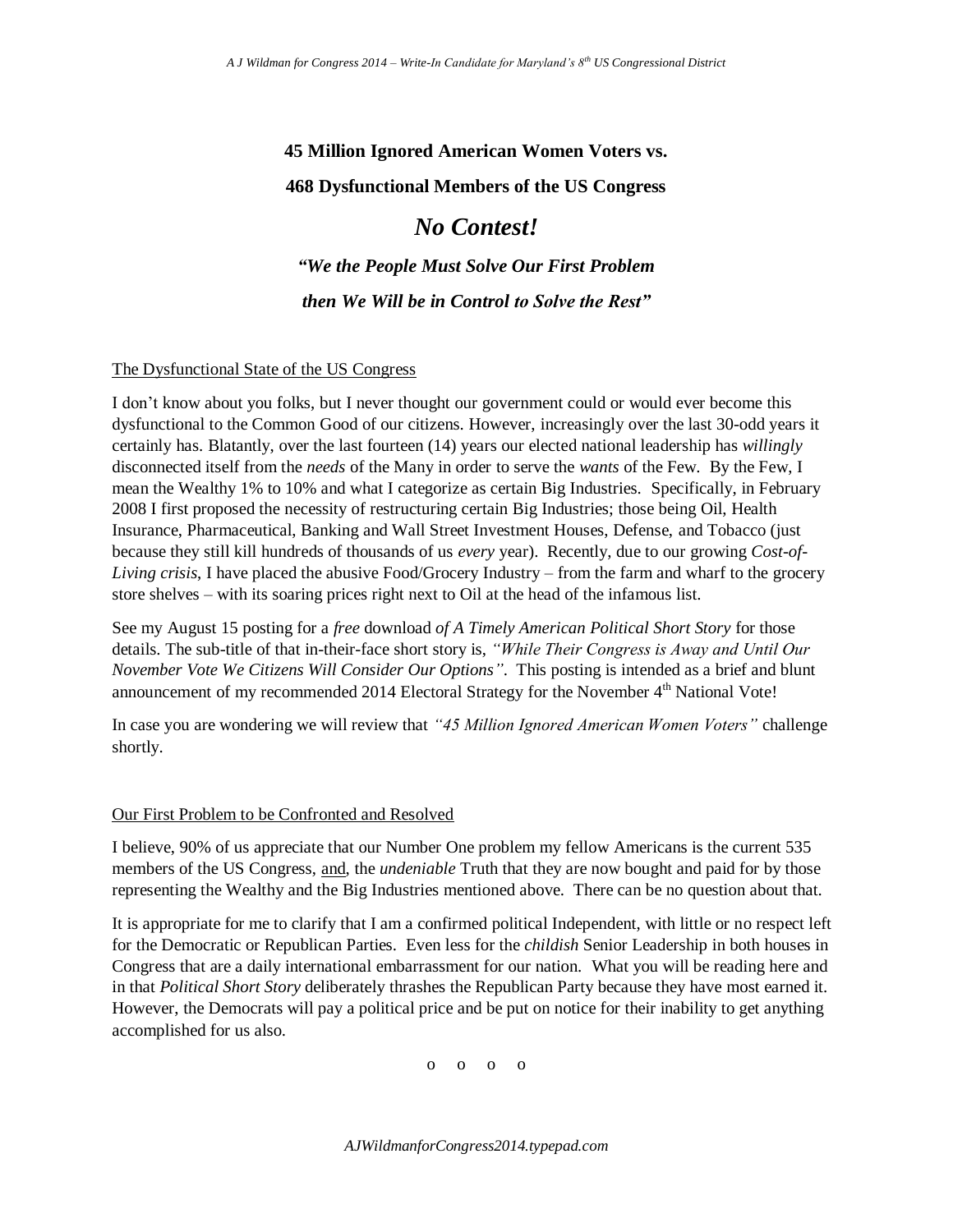Thus, I declare the following *Plain Truth* to all my fellow Americans with an open and objective mind, which frankly, is *at least* 60% of us! If we the ignored-by-Congress citizens, do not electorally *remove* most of the 468 members running (again) for re-election this November – the only *guarantee* is that *nothing* on our current and growing list of national problems will be touched! That is, until *at least* after the 2016 Presidential and Congressional Election. Bluntly we *do not* have that precious time to waste.

Further, if we *do not* take such required Electoral action in the 2014 or 2016 Elections to realistically purge the Congress – the publicly *dysfunctional economic Status Quo will surely be maintained*. "Nothing" is exactly what the Few that fund the incumbent members of Congress re-election campaigns expect them to do! *Their Do Nothing Congress…*

On the other hand, the title and sub-titles of this announcement describe what could happen if We the People gather the collective courage and embrace my recommendation to strategically dismiss most of the 468 members of *their* US Congress. As a result, we will make their stunned replacements *our* public servants; elected to implement the problem-solving Reforms detailed in our politically Independent platform.

Our Reform Demands are *not* the standard Democratic Progressive/Liberal agenda. The nation cannot afford such social nonsense anymore. For example, it does *not* include a pathway to citizenship for millions of Illegal Occupants (IOs) walking around our nation! The common sense logic of a prudent and practical Immigration Policy is detailed in the platform and the majority of Americans will be supportive. We have an Independent and written platform that addresses many social and economic problems and provides the viable model for others to be solved.

The last two (2) years of Obama's Republican battered presidency could then be *highly* productive. The potentially historic 2014 Electoral Strategy that I challenge the voters to support, will remove any remaining doubt about the 2016 Presidential Election. If she decides (very likely) to run Hillary Clinton will be elected President of the United States. Should Hillary not run for whatever reason the Democrat's proven backup Joe Biden will as easily be elected. He would be the man for the job.

In simple political reality, the real Republican leadership already *knows* the American Electorate will not put a Republican in the White House in 2016. Just like they knew it in 2008 and 2012, as their strange band of candidates and final Presidential and VP nominees demonstrated. Now that same boring scenario is already beginning to play itself out for 2016. But, the Republicans and their professional fundraisers will still play the 2015/16 campaign cycle *game* to get tens of millions from mislead donors just to line their pockets. The *Plain Truth*, again.

So now, let's do the numbers!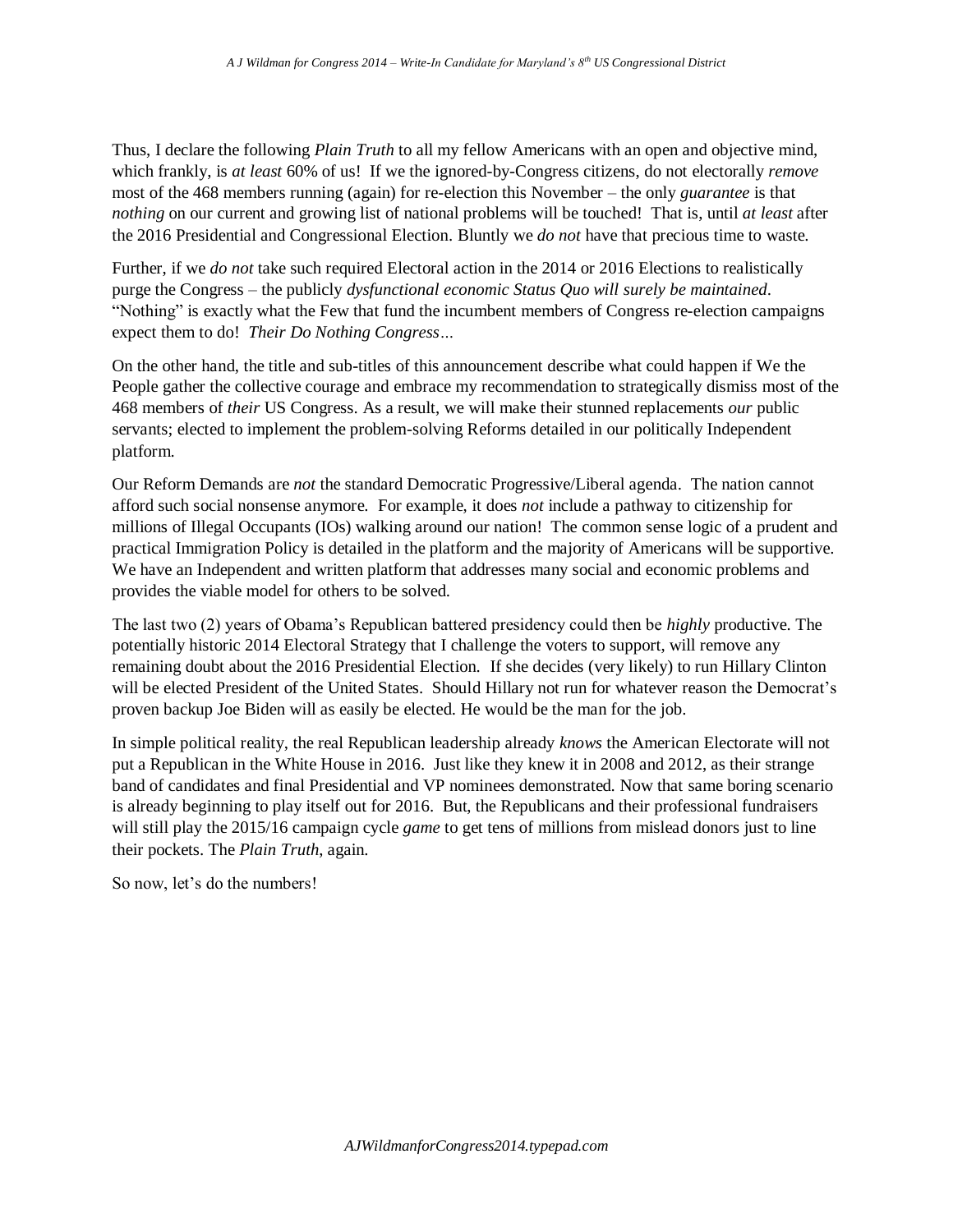#### The Current Party Breakdown of the US Congress

The current political party breakdown of the Congress is as follows:

## **US House**

| Democrats        | 199 |  |
|------------------|-----|--|
| Republicans      | 233 |  |
| Independents     | 0   |  |
| Vacancies        | 3   |  |
| <b>US Senate</b> |     |  |
| Democrats        | 53  |  |
| Republicans      | 45  |  |
| Independents     | 2   |  |
|                  |     |  |

### Our Deliberate Electoral Strategy for the November 4, 2014 Congressional Election

Now about those *"45 Million Ignored American Women Voters"*. Time for political paybacks! In short, in the typical off-year Congressional election it will only take the deliberate votes of some 45 million independently-minded American Women to remove the dysfunction that now runs the US Congress.

It is a tough job folks, but the US Constitution grants We the People, the Right and Authority to do it! This is the brief version of my Electoral Strategy for voters across the nation as detailed in the *Political Short Story* mentioned above, and in greater detail in other postings of the campaign website, AJWildmanforCongress2014.typepad.com. This is what needs to be done:

 All Republican incumbents in the US House and Senate (13 in 2014) need to be voted out-of-office, in favor of a Democrat or Independent running against them.

I acknowledge that it will be incredibly difficult for some of us to vote for a different party, but that is what those worthless incumbents are counting on you *not doing* – AGAIN.

- At the state level, Republicans need to be thrashed, as well. Especially, the Governors and State legislators that refused the Medicaid Expansion and robbed millions of coverage and is closing hospitals just to make the Medical Insurance Industry lobbyists happy.
- For the lost Democratic Party the fifty (50) longest serving Democrats in the US House (the detailed list of them follows and will be posted on the website) will be voted out-of-office, in favor of a Republican or Independent running against them.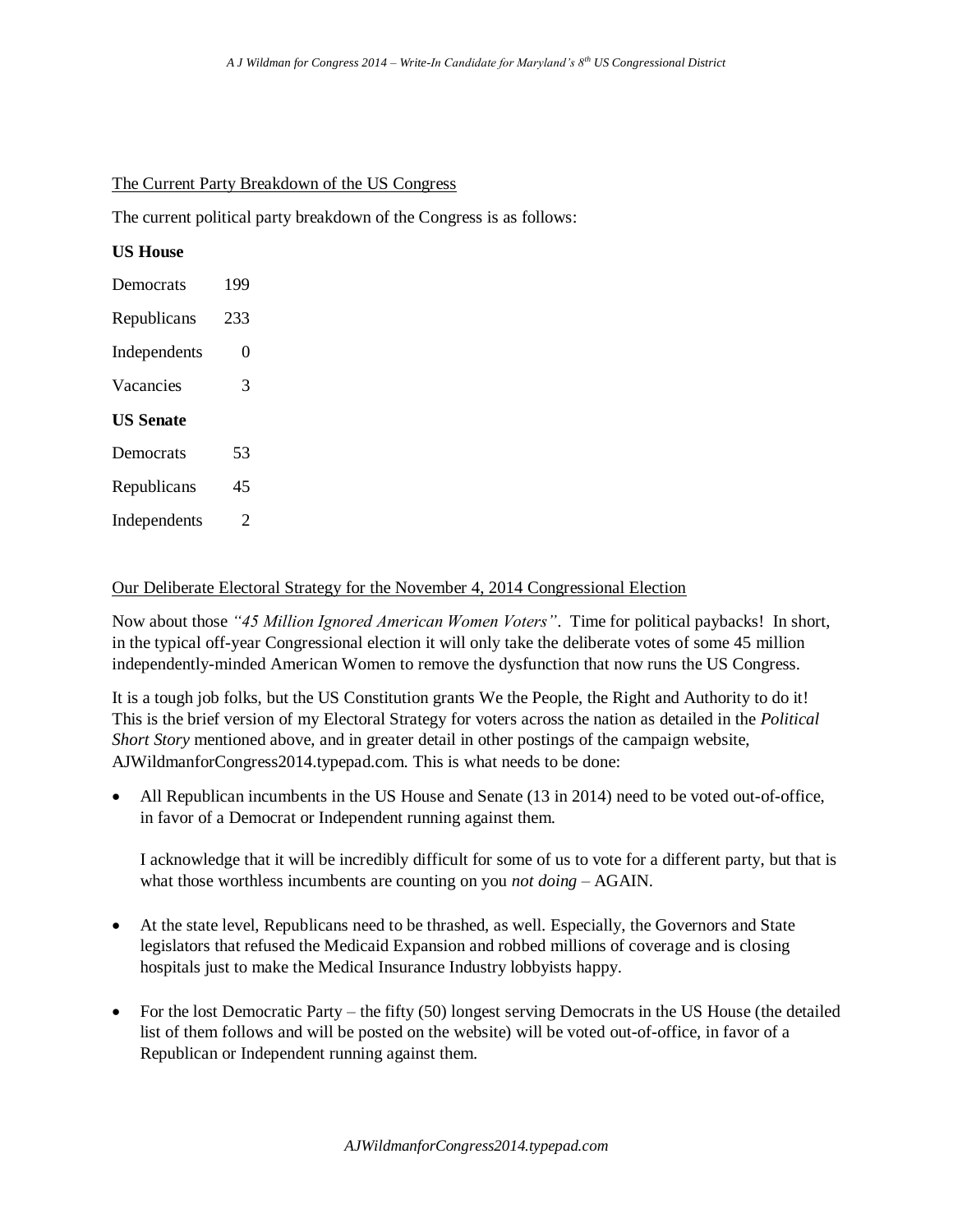Again, I acknowledge that it will be incredibly difficult for some of us to vote for a different party, but it is payback time.

- Should the politically disgusted American Electorate be collectively bold enough to follow that hard voter strategy – November 4, 2014 will forever be known as the Republican Party's *Waterloo!* To my way of thinking the once Grand Old Party (GOP) has collectively earned it!
- As detailed in the **documents mentioned above**, I am specifically challenging at least 45 million disgusted Women voters to support that radical, yet practical plan. Because, if they decide to vote as I have logically suggested – and even *without* millions of we equally disgusted men voting the same way – *the Women of America will have single-handedly dismissed the majority of our dysfunctional US Congress*. They will have written a bold new chapter in the political history of American Democracy.
- Then, with the Independent platform we have to address our nation's long-standing problems, those economic and social issues will be resolved for the Common Good of our citizens. Starting with the *Cost-of-Living*!

So now, let's look at some better numbers!

#### The Potential Future Party Breakdown of the US Congress

Should the voters decide to follow the recommended Electoral Strategy, the future political party breakdown of the Congress could be as follows:

#### **US House**

| Democrats        | 381 |
|------------------|-----|
| Republicans      | 50  |
| Independents     | 1   |
| Vacancies (tbd)  | 3   |
| <b>US Senate</b> |     |
| Democrats        | 66  |
| Republicans      | 32  |

Independents 2

Granted, this will be a historic shift in political party balance, but *the necessary* Congressional correction to be made. There is a Republican somewhere that just passed out. The Democrats will have their day of reckoning in 2016. Stay tuned.

Now for some gritty details.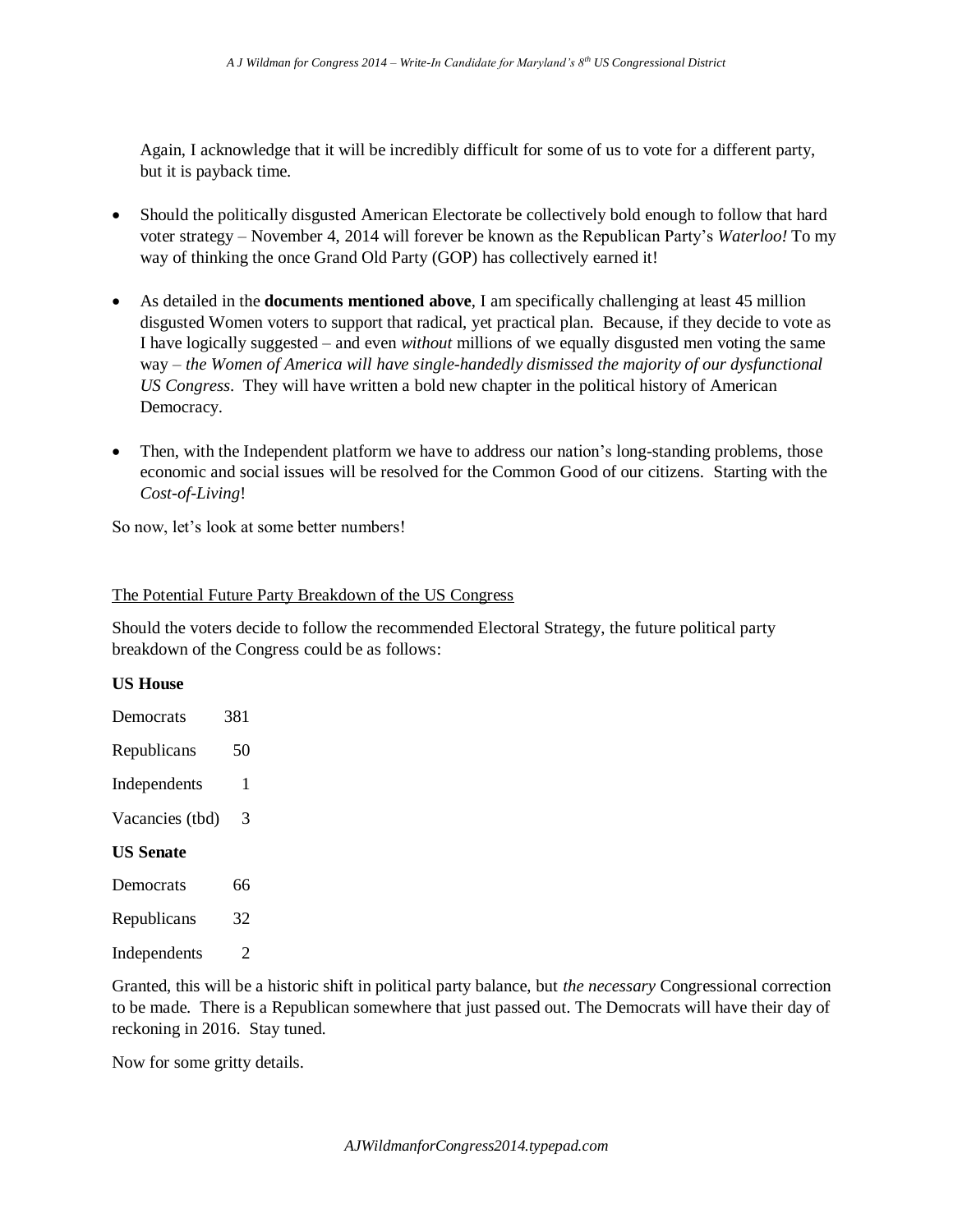### The 50 Longest Serving Members of the US House of Representatives

Yes, if you already looked that date is **1955!** Just ridiculous. The longest serving run from 1955 thru 1996. Thus, they have been in the US House from 18 to *59 years*. That is 50 of 435 members of the House. Further, counting Republicans a total of 83 members or 19% of the House have been in their seats since 1996 and before.

| US Representative            | <b>First Elected</b> |
|------------------------------|----------------------|
| John D. Dingell, D-Mich.     | Dec. 13, 1955        |
| John Conyers Jr., D-Mich.    | Jan. 3, 1965         |
| Charles B. Rangel, D-N.Y.    | Jan. 3, 1971         |
| George Miller, D-Calif.      | Jan. 3, 1975         |
| Henry A. Waxman, D-Calif.    | Jan. 3, 1975         |
| Nick J. Rahall II, D-W.Va.   | Jan. 3, 1977         |
| Steny H. Hoyer, D-Md.        | May 19, 1981         |
| <b>Marcy Kaptur, D-Ohio</b>  | Jan. 3, 1983         |
| Sander M. Levin, D-Mich.     | Jan. 3, 1983         |
| Peter J. Visclosky, D-Ind.   | Jan. 3, 1985         |
| Peter A. DeFazio, D-Ore.     | Jan. 3, 1987         |
| John Lewis, D-Ga.            | Jan. 3, 1987         |
| Louise M. Slaughter, D-N.Y.  | Jan. 3, 1987         |
| Nancy Pelosi, D-Calif.       | Jun. 2, 1987         |
| Frank Pallone Jr., D-N.J.    | Nov. 8, 1988         |
| Eliot L. Engel, D-N.Y.       | Jan. 3, 1989         |
| Nita M. Lowey, D-N.Y.        | Jan. 3, 1989         |
| Jim McDermott, D-Wash.       | Jan. 3, 1989         |
| Richard E. Neal, D-Mass.     | Jan. 3, 1989         |
| José E. Serrano, D-N.Y.      | March 20, 1990       |
| David E. Price, D-N.C.       | Jan. 3, 1991         |
| Rosa DeLauro, D-Conn.        | Jan. 3, 1991         |
| James P. Moran, D-Va.        | Jan. 3, 1991         |
| Collin C. Peterson, D-Minn.  | Jan. 3, 1991         |
| Maxine Waters, D-Calif. 25th | Jan. 3, 1991         |
| Ed Pastor, D-Ariz.           | Sept. 24, 1991       |
| Jerrold Nadler, D-N.Y.       | Nov. 3, 1992         |
| Jim Cooper, D-Tenn.          | Jan. 3, 2003         |
| Xavier Becerra, D-Calif.     | Jan. 3, 1993         |
| Sanford D. Bishop Jr., D-Ga. | Jan. 3, 1993         |
| Corrine Brown, D-Fla.        | Jan. 3, 1993         |
| James E. Clyburn, D-S.C.     | Jan. 3, 1993         |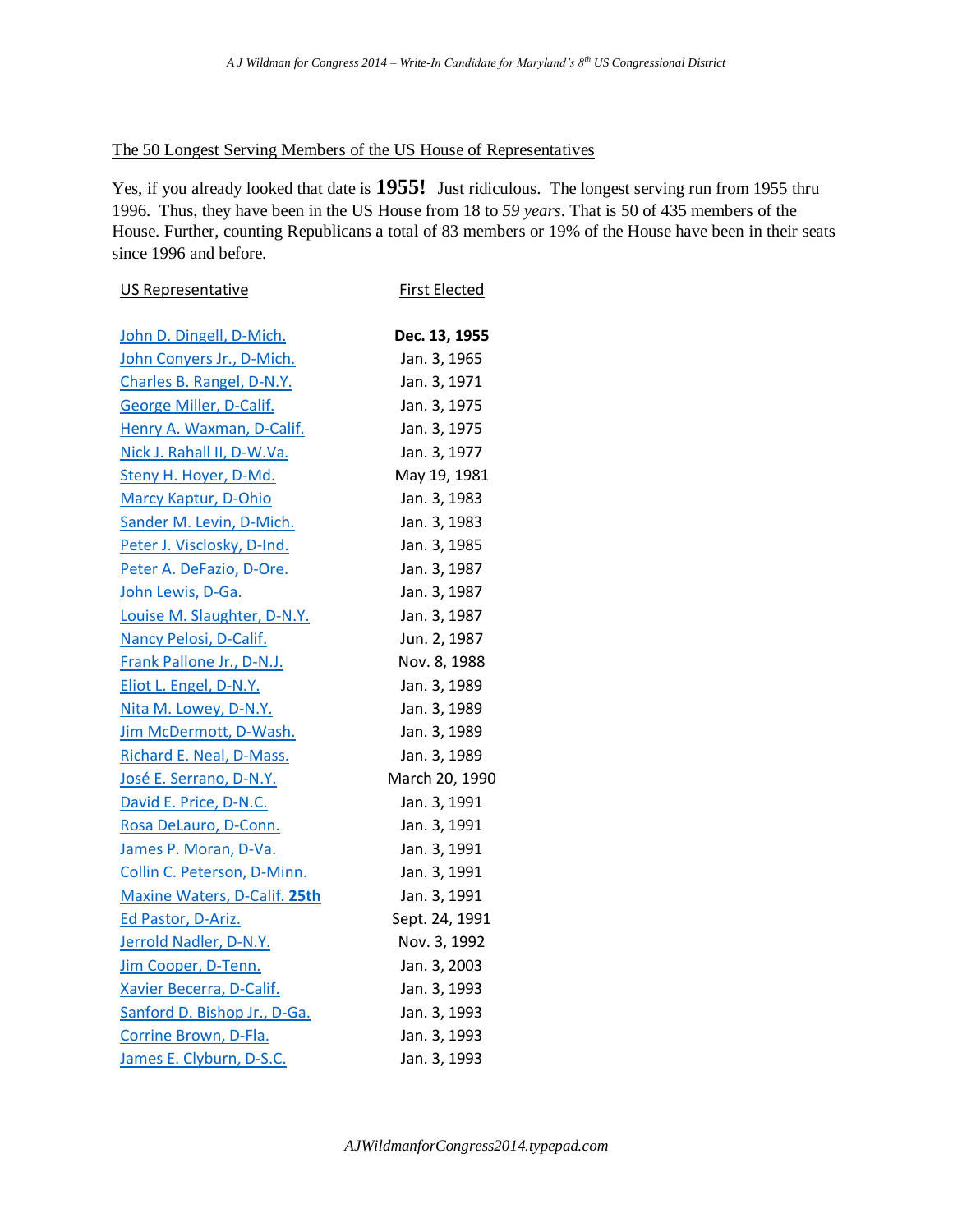| Anna G. Eshoo, D-Calif.               | Jan. 3, 1993   |
|---------------------------------------|----------------|
| <b>Gene Green, D-Texas</b>            | Jan. 3, 1993   |
| Luis V. Gutierrez, D-Ill.             | Jan. 3, 1993   |
| Alcee L. Hastings, D-Fla.             | Jan. 3, 1993   |
| <b>Eddie Bernice Johnson, D-Texas</b> | Jan. 3, 1993   |
| Carolyn B. Maloney, D-N.Y.            | Jan. 3, 1993   |
| Lucille Roybal-Allard, D-Calif.       | Jan. 3, 1993   |
| <b>Bobby L. Rush, D-Ill.</b>          | Jan. 3, 1993   |
| Robert C. Scott, D-Va.                | Jan. 3, 1993   |
| Nydia M. Velázquez, D-N.Y.            | Jan. 3, 1993   |
| Bennie Thompson, D-Miss.              | April 13, 1993 |
| Sam Farr, D-Calif.                    | June 8, 1993   |
| Lloyd Doggett, D-Texas                | Jan. 3, 1995   |
| Mike Doyle, D-Pa.                     | Jan. 3, 1995   |
| Chaka Fattah, D-Pa.                   | Jan. 3, 1995   |
| Sheila Jackson Lee, D-Texas           | Jan. 3, 1995   |
| <u>Zoe Lofgren, D-Calif.</u>          | Jan. 3, 1995   |
| Elijah E. Cummings, D-Md. 50th        | April 16, 1996 |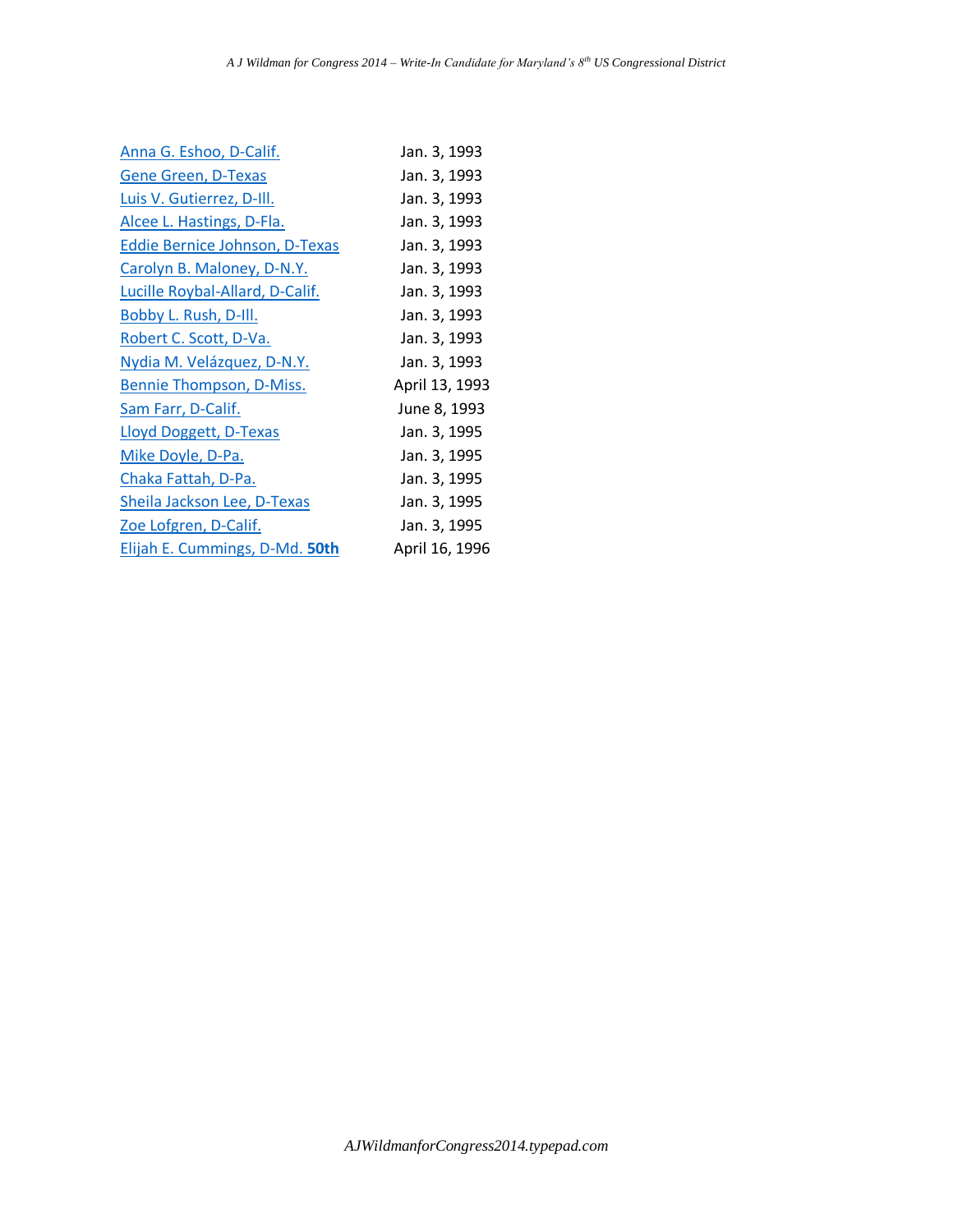### It is Our Moment Time

To be perfectly realistic, it is unlikely that this politically aggressive Electoral Strategy to correct the dysfunctional Congress will be 100% successful in 2014. However, we will begin to draw a hard political line with the Congressional Leadership and the Few with the power to blatantly control the legislative agenda in Washington.

The majority of our fellow Americans will have less than two (2) months to first become aware of this revolutionary plan, to have some private time to consider its benefit(s) for them self, any family they have, and to the nation as a whole. After that personal reflection each of *us with a Vote* this November 4<sup>th</sup> are free to choose from one (1) of (3) options as we decide what civil action to take that historic day. Each of these three (3) options are civil *actions*:

- 1. Decide to vote as you normally do vote. To re-elect your incumbent US Representative and/or US Senator – Democrat or Republican – on the ballot.
- 2. Decide to vote as recommended in the Electoral Strategy presented herein. To vote out-of-office the incumbent US Representative and/or US Senator – Democrat or Republican – on the ballot.

On a personal note, this is where I ask the voters in Maryland's  $8<sup>th</sup>$  US District to Write-In my name, A J Wildman on the ballot for the US House of Representatives instead of 6-term incumbent Democrat Chris Van Hollen. It would be a personal dream come true to serve in the US Congress.

3. Decide not to go to the polls that day. Seriously. Not because you think your vote would not matter, because you know it does. It would be because you know could not vote without voting for the incumbent US Representative and/or US Senator – Democrat or Republican – that you always have, but know that is *not the right thing* to do this time. No action, in this case my fellow Americans, is still deliberate action.

That is not intended to be cute or sarcastic in any manner. They are simply each citizen's choice in this crucial Congressional Election. The 2014 Election as you can clearly see is technically of far greater importance than most Presidential elections. We know that presidents come and go every four to eight years and some have been more effective than others. However, we also see that the members of Congress can stay in office for decades. The *Plain Truth* is the longer they remain in office the more they work just to keep their precious position and not necessarily to do a good job for those that re-elect them.

o o o o